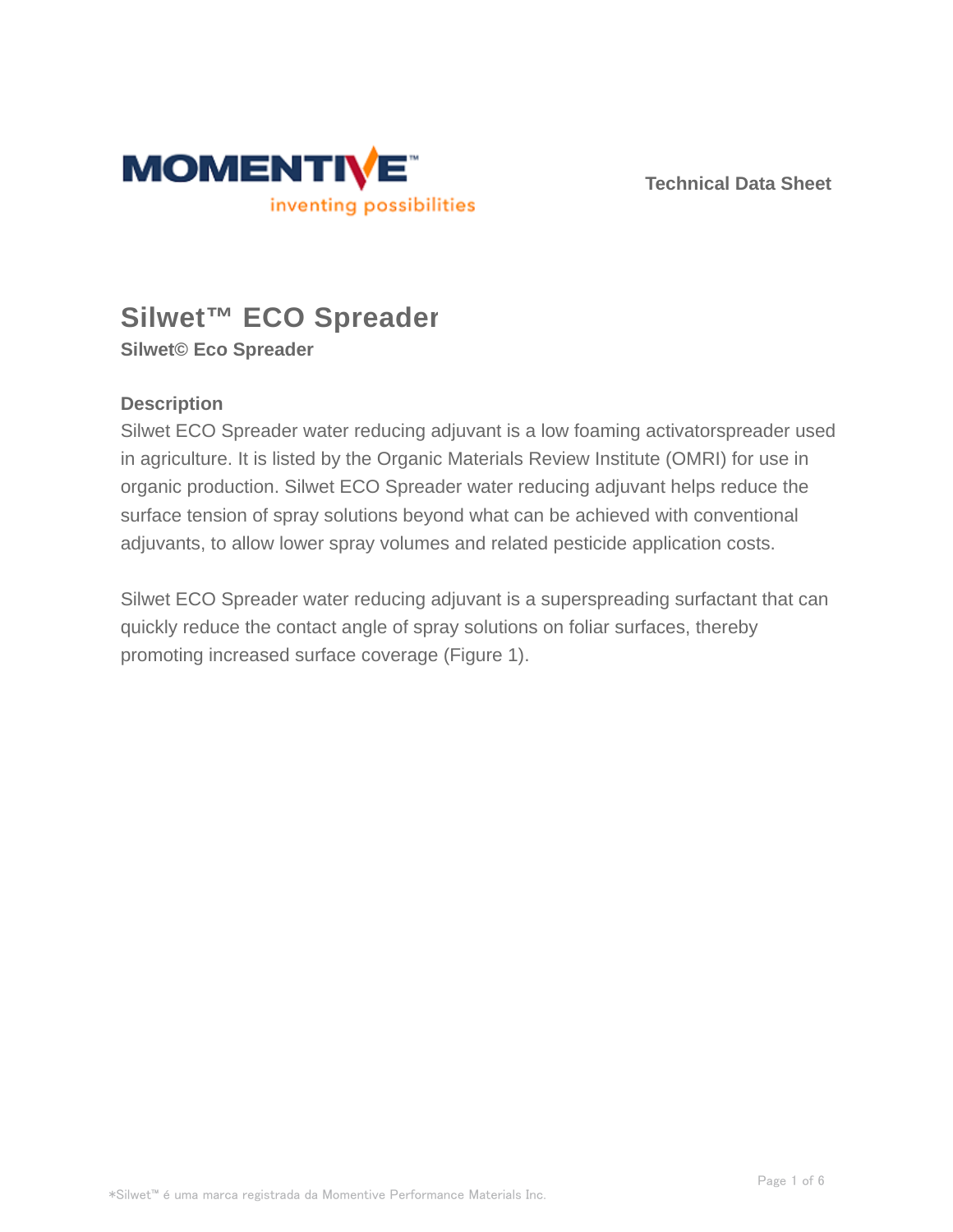

# Fig. 1: Spreading of Agricultural Adjuvants

This increase in spray coverage means that water requirements may be significantly reduced up to 70% of "spray to run-off" volumes in many crop applications. This makes Silwet ECO Spreader water reducing adjuvant a great choice to consider when water conservation and pesticide application costs are important.

The low foaming properties of Silwet ECO Spreader water reducing adjuvant typically make it much easier to handle than other activator-spreader adjuvants (Figure 2).

Note: Spreading on polyacetate film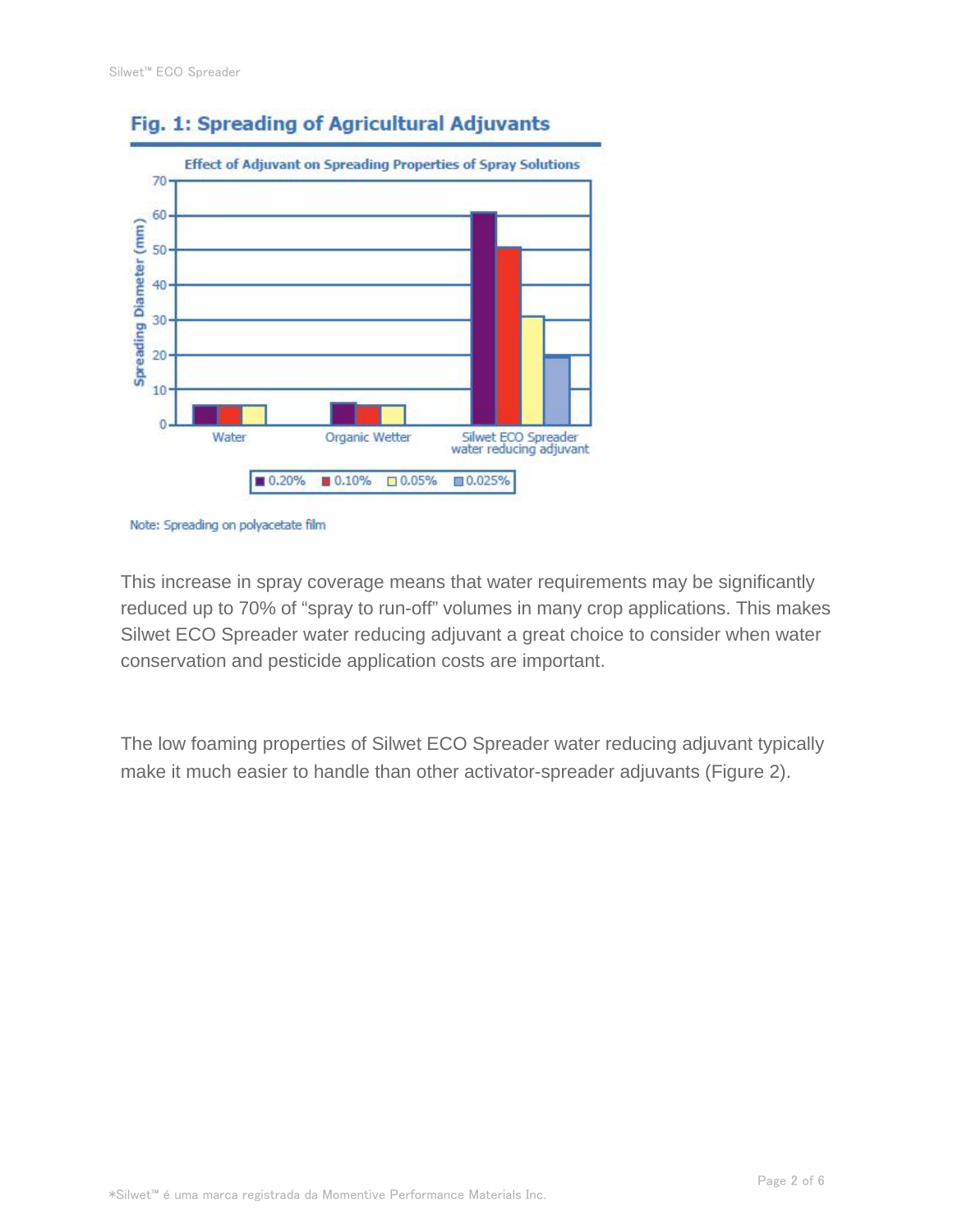

# Fig. 2: Foaming of Agricultural Adjuvants

\*Silwet is a trademark of Momentive Performance Materials

#### **Key Features and Benefits**

- Superspreader for improved coverage
- Potential for 25-75% lower spray volumes and costs
- Effective with most low temperature applications
- Low foaming
- Nonionic
- Meets requirements for EPA 40CFR§180.910

#### **Typical Physical Properties**

| Surface Tension (0.1%), mN/m         | 21.5     |
|--------------------------------------|----------|
| Cloud Point (0.1wt%), °C             | $ $ < 10 |
| Critical Micelle Concentration (wt%) | 0.003    |
| Pour Point, °C                       | $-50$    |
| Viscosity $@$ 25 $°C$ , cps          | 22       |
| Flash Point, PMCC, °C                | 143      |
| Specific Gravity @ 25°C              | 1.002    |

### **Potential Applications**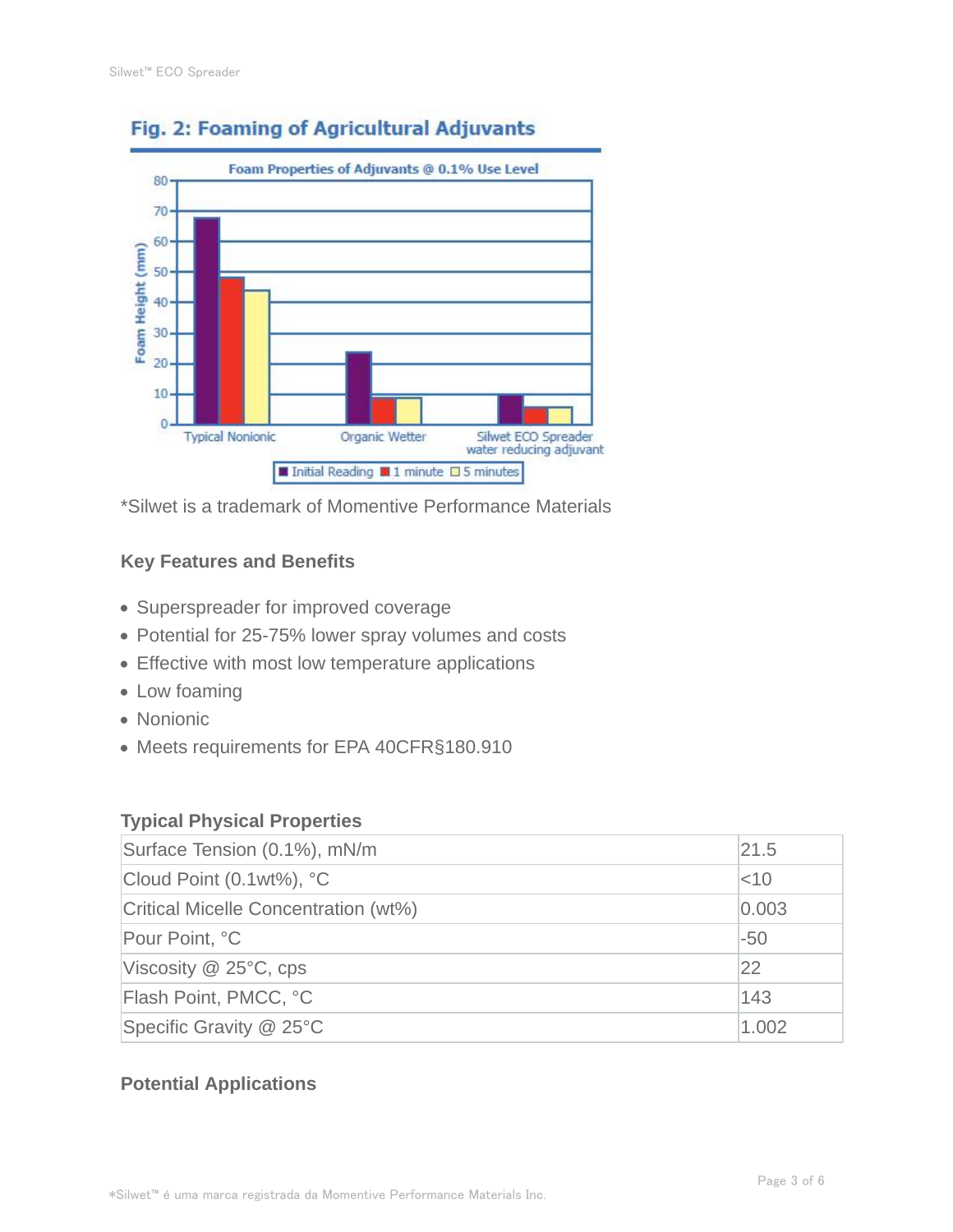| Applications                            | Typical Use Rates <sup>(a)</sup> |
|-----------------------------------------|----------------------------------|
| <b>Plant Growth Regulators</b>          | $ 0.025\%$ to 0.05%              |
| Herbicide                               | $ 0.025\%$ to 0.15%              |
| Insecticide                             | $ 0.025\%$ to 0.1%               |
| Fungicide                               | $0.025\%$ to 0.15%               |
| <b>Fertilizers &amp; Micronutrients</b> | $0.015\%$ to 0.1%                |

(a) Note: use rates are dependent on crop, agrochemical and spray volume requirements.

#### **Product Usage**

#### **In Agrochemical Formulations**

Silwet ECO Spreader water reducing adjuvant may be used as an effective adjuvant in agrochemical formulations. Although organosilicone surfactants are subject to hydrolysis under acidic or basic conditions, optimum performance is achieved by buffering the formulation to pH 6.5-7.5. Additionally, it is recommended that Silwet ECO Spreader water reducing adjuvant be used at ~5% concentration, based on the total formulation.

#### **As a Tank Mix Adjuvant**

Silwet ECO Spreader water reducing adjuvant when used as a tank-side spray adjuvant may be used to lower spray application volumes. Silwet ECO Spreader water reducing adjuvant is most effective as a tank-side adjuvant when spray mixtures are 1) within a pH range of 5-8, and 2) used within 24 hours of preparation.

High spray volumes, coupled with high surfactant rates, are not generally required to achieve sufficient coverage with the Silwet ECO Spreader water reducing spray adjuvant. In fact, the Silwet ECO Spreader water reducing spray adjuvant may provide adequate coverage in many low volume spray applications at rates between 0.025% and 0.1%.

#### **Patent Status**

Technical subject matter in this publication is described and protected by one or more of the following U.S. Patents and their foreign counterpart patents and/or patent applications: U.S. Patent No. 5,504,054. Other U.S. and foreign patents and/or patent applications not listed covering the subject matter may be relevant.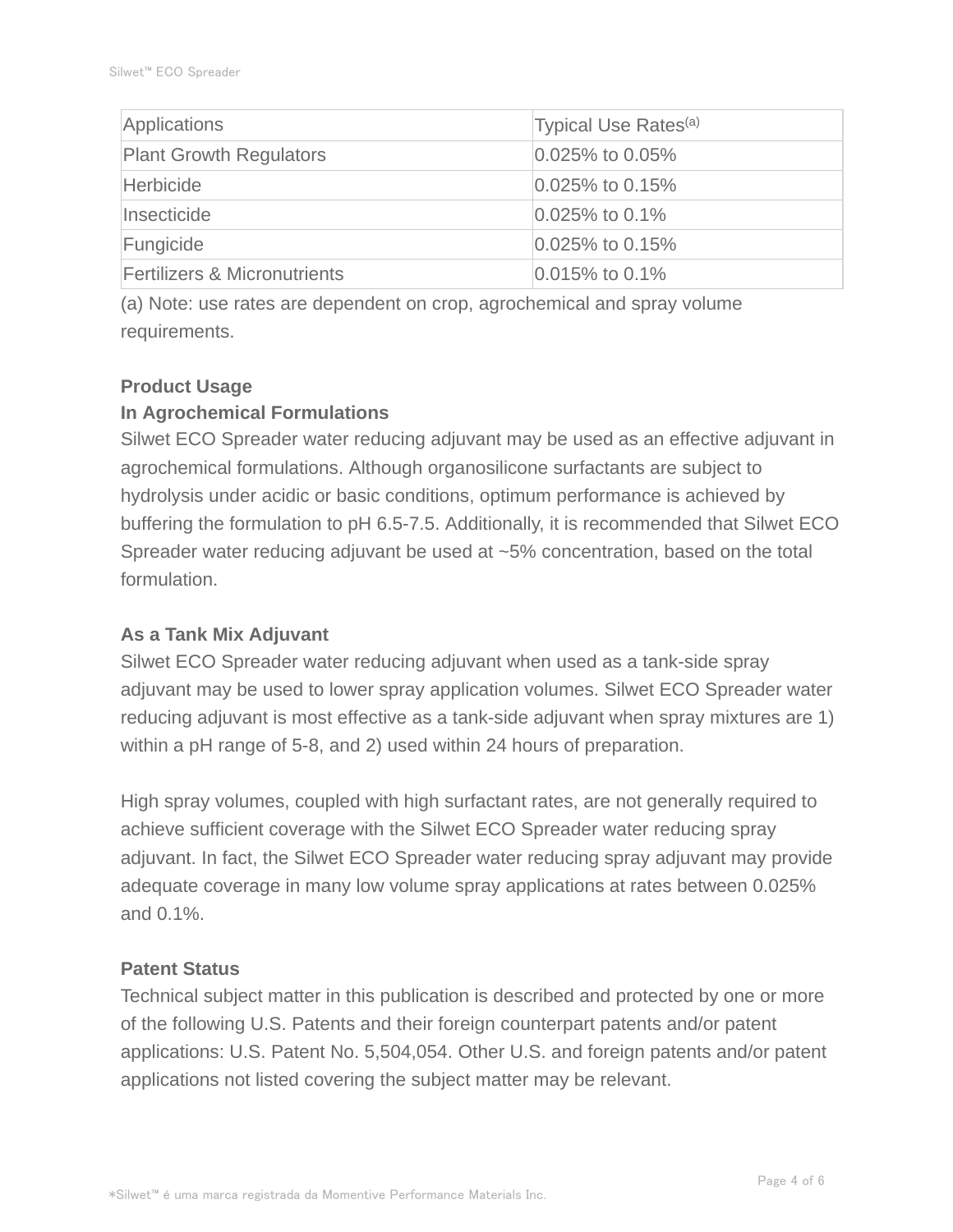Standard copy to come

### **Product Safety, Handling and Storage**

Standard copy to come

#### **Limitations**

Standard copy to come

# **Contact Information** Email commercial.services@momentive.com

### **Telephone**

| <b>Americas</b>      | <b>Latin America</b> | <b>EMEAI- Europe, Middle</b><br>East, Africa & India | <b>ASIA PACIFIC</b> |
|----------------------|----------------------|------------------------------------------------------|---------------------|
| +1 800 295 2392      | <b>Brazil</b>        | <b>Europe</b>                                        | China               |
| Toll free*           | +55 11 4534 9650     | +390510924300                                        | 800 820 0202        |
| +704 805 6946        | Direct Number        | Direct number                                        | Toll free           |
| <b>Direct Number</b> |                      |                                                      | +86 21 3860 4892    |
|                      |                      |                                                      | Direct number       |
| *All American        | <b>Mexico</b>        | India, Middle East &                                 | Japan               |
| countries            | +52 55 2169 7670     | <b>Africa</b>                                        | +81 3 5544 3111     |
|                      | <b>Direct Number</b> | + 91 44 71212207                                     | Direct number       |
|                      |                      | Direct number*                                       |                     |
|                      |                      | *All Middle Eastern                                  | <b>Korea</b>        |
|                      |                      | countries, Africa, India,                            | +82 2 6201 4600     |

For literature and technical assistance, visit our website at: www.momentive.com

#### **DISCLAIMER:**

# **THE MATERIALS, PRODUCTS AND SERVICES OF MOMENTIVE PERFORMANCE MATERIALS INC. AND ITS SUBSIDIARIES AND AFFILIATES (COLLECTIVELY "SUPPLIER"), ARE SOLD SUBJECT TO SUPPLIER'S STANDARD CONDITIONS**